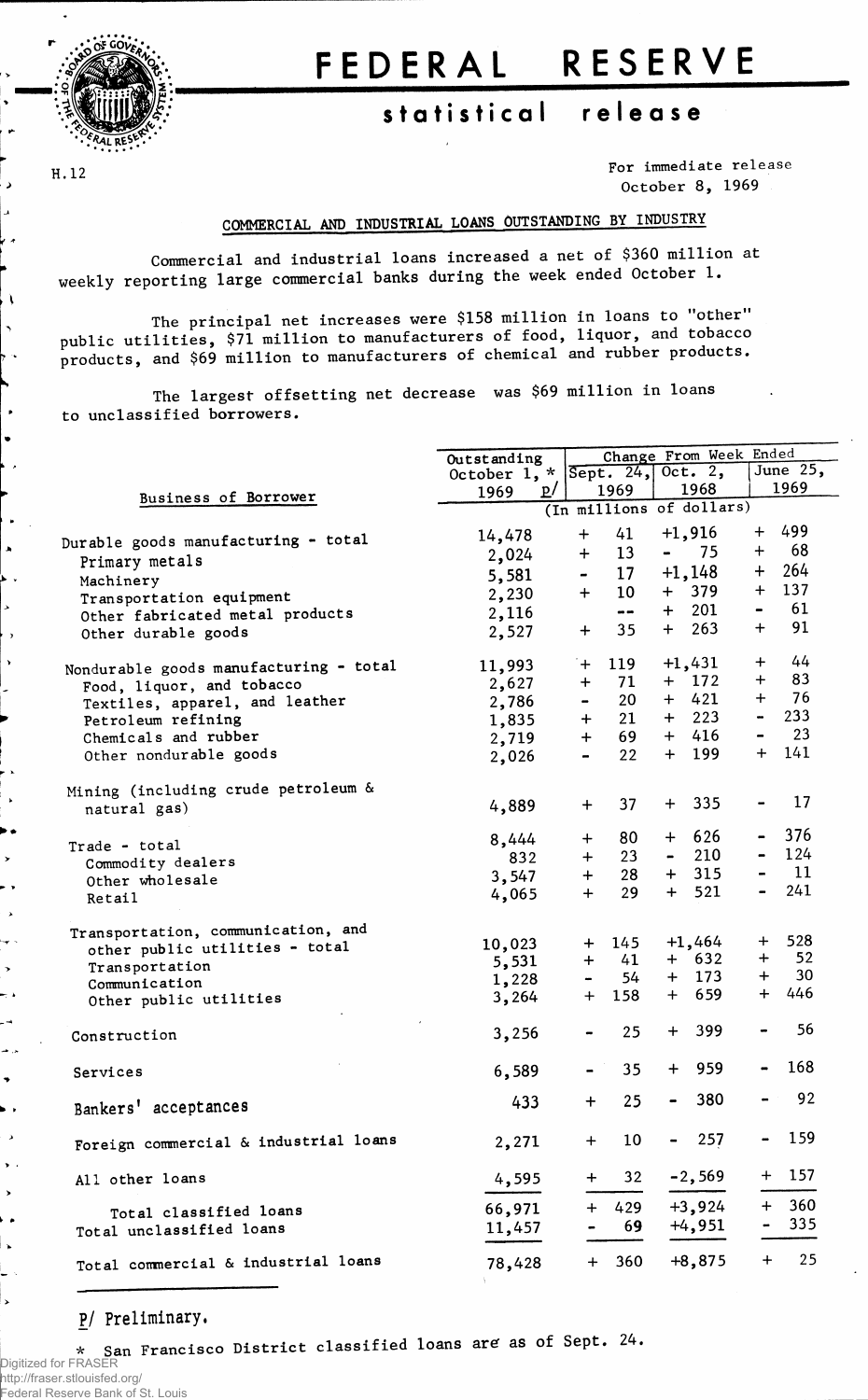### **H. 12(a) COMMERCIAL AND INDUSTRIAL LOANS OUTSTANDING AT A SAMPLE OF WEEKLY REPORTING**

 $\mathcal{A}$ 

 $\mathbf{b}$ 

 $\frac{1}{2}$ 

 $\mathbf{v} = \mathbf{v}$ 

 $\frac{1}{2}$ 

ंस

 $\ddot{\phantom{1}}$ 

**V** 

**LARGE COMMERCIAL BANKS BY INDUSTRY AND FEDERAL RESERVE DISTRICT, WEEK ENDED OCTOBER 1, 1969**

| (In millions of dollars)                              |                    |        |             |                         |       |               |                                                                                     |                    |              |                          |                               |               |                   |
|-------------------------------------------------------|--------------------|--------|-------------|-------------------------|-------|---------------|-------------------------------------------------------------------------------------|--------------------|--------------|--------------------------|-------------------------------|---------------|-------------------|
| Business of Borrower                                  | All Dis-<br>tricts | Boston | New<br>York | Phila-Cleve-<br>delphia | land  | Rich-<br>mond | Atlanta                                                                             | Chicago            | St.<br>Louis | Minne-<br>apolis         | Kansas<br>City                | <b>Dallas</b> | San<br>Franciscol |
| Durable goods manufacturing - total                   | 14,478             | 591    | 6,070       | 554                     | 1,384 | 240           | 298                                                                                 | 2,899              | 152          | 114                      | 138                           | 337           | 1,701             |
| Primary metals                                        | 2,024              | 51     | 1,017       | 62                      | 309   | 15            | 24                                                                                  | 365                | 34           | 4                        | 5                             | 31            | 107               |
| Machinery                                             | 5,581              | 269    | 2,476       | 184                     | 480   | 67            | 79                                                                                  | 1,134              | 36           | 41                       | 35                            | 108           | 672               |
| Transportation equipment                              | 2,230              | 82     | 1,029       | 67                      | 190   | 26            | 36                                                                                  | 354                | 8            | 6                        | 15                            | 45            | 372               |
| Other fabricated metal products                       | 2,116              | 86     | 600         | 130                     | 211   | 43            | 78                                                                                  | 627                | 25           | 28                       | 42                            | 72            | 174               |
| Other durable goods                                   | 2,527              | 103    | 948         | 111                     | 194   | 89            | 81                                                                                  | 419                | 49           | 35                       | 41                            | 81            | 376               |
|                                                       | 11,993             | 597    | 5,774       | 523                     | 532   | 415           | 383                                                                                 | 1,742              | 272          | 145                      | 118                           | 248           | 1,244             |
| Nondurable goods manufacturing - total                | 2,627              | 104    | 906         | 87                      | 99    | 61            | 109                                                                                 | 531                | 78           | 59                       | 39                            | 57            | 497               |
| Food, liquor, and tobacco                             | 2,786              | 233    | 1,421       | 178                     | 72    | 233           | 118                                                                                 | 281                | 74           | 17                       | 21                            | 33            | 105               |
| Textiles, apparel, and leather<br>Petroleum refining  | 1,835              | 21     | 983         | 50                      | 72    | 10            | 25                                                                                  | 267                | 20           | 13                       | 20                            | 70            | 284               |
| Chemicals and rubber                                  | 2,719              | 96     | 1,633       | 96                      | 190   | 45            | 66                                                                                  | 352                | 42           | 16                       | 22                            | 42            | 119               |
| Other nondurable goods                                | 2,026              | 143    | 831         | 112                     | 99    | 66            | 65                                                                                  | 311                | 58           | 40                       | 16                            | 46            | 239               |
|                                                       |                    |        |             |                         |       |               |                                                                                     |                    |              |                          |                               |               |                   |
| Mining (including crude petroleum and<br>natural gas) | 4,889              | 79     | 2,980       | 83                      | 273   | 7             | 57                                                                                  | 602                | 32           | 5                        | 128                           | 470           | 173               |
| Trade - total                                         | 8,444              | 629    | 2,716       | 454                     | 438   | 444           | 518                                                                                 | 1,136              | 242          | 150                      | 286                           | 285           | 1,146             |
| Commodity dealers                                     | 832                | 64     | 322         | 49                      | 9     | 59            | 31                                                                                  | 50                 | 42           | 42                       | 23                            | 32            | 109               |
| Other wholesale                                       | 3,547              | 257    | 1,172       | 155                     | 232   | 162           | 231                                                                                 | 541                | 83           | 37                       | 93                            | 109           | 475               |
| Retail                                                | 4,065              | 308    | 1,222       | 250                     | 197   | 223           | 256                                                                                 | 545                | 117          | 71                       | 170                           | 144           | 562               |
|                                                       |                    |        |             |                         |       |               |                                                                                     |                    |              |                          |                               |               |                   |
| Transportation, communication, & other                | 10,023             | 343    | 4,985       | 305                     | 659   | 322           | 294                                                                                 | 1,393              | 208          | 109                      | 130                           | 244           | 1,031             |
| public utilities                                      | 5,531              | 170    | 2,626       | 167                     | 309   | 179           | 205                                                                                 | 755                | 142          | 69                       | 67                            | 138           | 704               |
| Transportation                                        | 1,228              | 26     | 580         | 44                      | 87    | 66            | 18                                                                                  | 148                | 18           | 10                       | 28                            | 25            | 178               |
| Communication<br>Other public utilities               | 3,264              | 147    | 1,779       | 94                      | 263   | 77            | 71                                                                                  | 490                | 48           | 30                       | 35                            | 81            | 149               |
| Construction                                          | 3,256              | 99     | 758         | 204                     | 239   | 235           | 251                                                                                 | 233                | 91           | 70                       | 113                           | 423           | 540               |
|                                                       |                    |        |             | 551                     | 334   | 200           | 308                                                                                 | 646                | 200          | 119                      | 151                           | 241           | 1,250             |
| Services                                              | 6,589              | 432    | 2,157       |                         |       |               |                                                                                     |                    |              |                          |                               |               |                   |
| Bankers' acceptances                                  | 433                | 9      | 205         | 19                      | 24    | 3             | $\overline{7}$                                                                      | 42                 | 1            | $\overline{\phantom{m}}$ | -1.                           | 17<br>35      | 105<br>222        |
| Foreign commercial and industrial loans               | 2,271              | 34     | 1,654       | 49                      | 35    | 7             | 19                                                                                  | 199                | $\mathbf{1}$ | 16                       | $\blacksquare$ $\blacksquare$ |               |                   |
| All other loans                                       | 4,595              | 117    | 1,795       | $\overline{7}$          | 359   | 233           | 100                                                                                 | 372                | 102          | 4                        | 38                            | 139           | 1,329<br>8,741    |
| Total classified loans                                | 66,971             | 2,930  | 29,094      | 2,749                   | 4,277 | 2,106         | 2,235                                                                               | 9,264              | 1,301        | 732                      | 1,103                         | 2,439<br>516  | 5.530             |
| Total unclassified loans                              | 11,457             | 379    | 1.104       | 213                     | 681   | 581           | 572                                                                                 | .245               | 267          | 76                       | 293                           |               |                   |
| Total commercial and industrial loans                 | 78,428             | 3,309  | 30,198      | 2,962                   |       | 4,958 2,687   | $\ldots$ $\ldots$ at $\ldots$ at $\ldots$ and $\ldots$ in a release of that Reserve | 2,807 10,509 1,568 |              |                          | $808$ 1,396                   | 2.955         | 14,271<br>Rank.   |

**2l Preliminary. Final totals will appear in the F R. Bulletin. San Francisco District final figures appear in a release of that Reserve Bank.**

\* classified loans are as of September **24.** 

さくしゃ ようや ざっと むけんしょしし

िक्र की ह

 $\sim$ 

 $\frac{1}{2}$   $\sqrt{2}$   $\sqrt{2}$   $\sqrt{2}$ 

Digitized for FRASER http://fraser.stlouisfed.org/ Federal Reserve Bank of St. Louis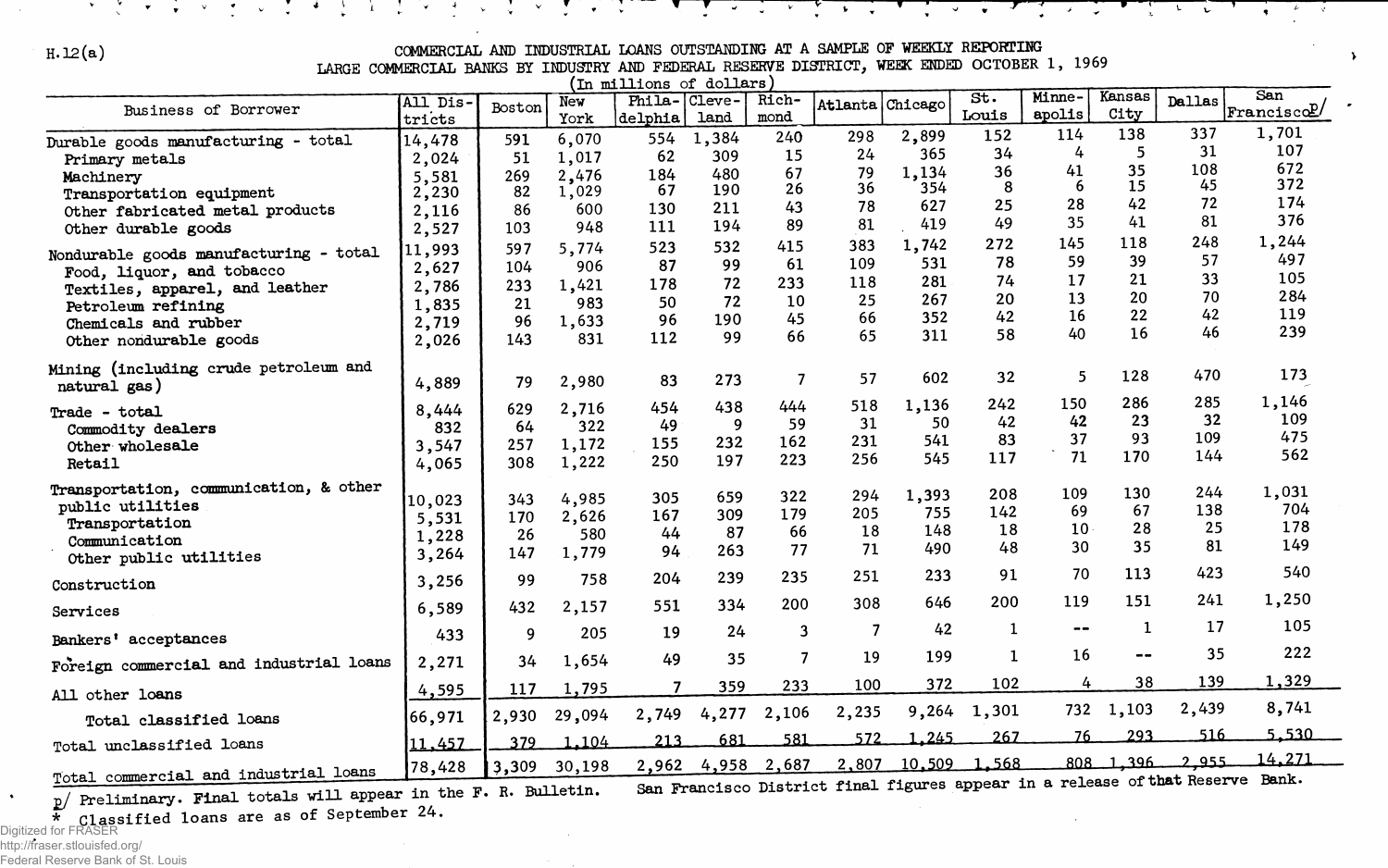**For immediate release October 8, 1969**

لو.

 $\ddot{\phantom{1}}$  $\rightarrow$ . .

 $\bullet$ 

#### **H. 12b COMMERCIAL AND INDUSTRIAL TERM LOANS OUTSTANDING BY INDUSTRY**

**Total business term loans were \$31,398 million as of September• This was an increase of \$2,626 million over the comparable data a year ago and an increase of \$461 million from the last Wednesday in August.**

**The principal changes increasing term loans during the month of September were \$99 million in loans to the mining industry, which includes producers of petroleum and natural gas, \$54 million to "other<sup>11</sup> public utilities, \$50 million to manufacturers of transportation equipment, and \$78 million to "all other" types of business concerns.**

**The total of all business term loans on September 30, represented approximately 47 per cent of total of business loans outstanding at large commercial banks reporting in the series.**

|                                        | Percent of        | Term Loans           |                          |                 |                | Change From Month Ended  |           |                                     |
|----------------------------------------|-------------------|----------------------|--------------------------|-----------------|----------------|--------------------------|-----------|-------------------------------------|
|                                        | Total Busi-       | Sept. $24$ ,<br>1969 |                          | 1969            |                | 1968                     |           | Aug. 27, Sept. 25, Dec. 25,<br>1968 |
| <b>Business of Borrower</b>            | ness Loans<br>(%) |                      |                          |                 |                | (In millions of dollars) |           |                                     |
| Durable goods manufacturing - total    | 49                | 7,099                | 178<br>$\ddot{}$         |                 | $+$            | 564                      | $+$       | 695                                 |
| Primary metals                         | 71                | 1,419                | $+$                      | 44              | $\blacksquare$ | 47                       | $+$       | 81                                  |
| Machinery                              | 46                | 2,556                | $+$                      | 47              | $\ddot{}$      | 218                      | $+$       | 295                                 |
| Transportation equipment               | 56                | 1,245                | $+$                      | 50              | $+$            | 314                      | $+$       | 210                                 |
| Other fabricated metal products        | 36                | 769                  | $\overline{\phantom{0}}$ | 11              | $\blacksquare$ | 32                       | $+$       | 31                                  |
| Other durable goods                    | 45                | 1,110                | $+$                      | 48              | $+$            | 111                      | $+$       | 78                                  |
| Nondurable goods manufacturing - total | 49                | 5,829                | $+$                      | 48              | $+$            | 539                      | $+$       | 464                                 |
| Food, liquor, and tobacco              | 34                | 880                  | $+$                      | 27              | $+$            | 31                       | $+$       | 105                                 |
| Textiles, apparel, and leather         | 25                | 689                  | $+$                      | 25              |                | $+$ 101                  | $+$       | - 60                                |
| Petroleum refining                     | 81                | 1,477                | $+$                      | 12 <sup>7</sup> | $+$            | 249                      | $+$       | 265                                 |
| Chemicals and rubber                   | 65                | 1,717                | $\blacksquare$           | 24              | $+$            | 179                      | $+$       | 29                                  |
| Other nondurable goods                 | 52                | 1,066                | $+$                      | 8               | $\blacksquare$ | 21                       | $+$       | 5                                   |
| Mining (including crude petroleum &    |                   |                      |                          |                 |                |                          |           |                                     |
| natural gas)                           | 85                | 4,119                | $\div$                   | 89              | $+$            | 156                      | $\ddot{}$ | 86                                  |
| Trade - total                          | 23                | 1,904                |                          | 10              | $\ddot{}$      | 93                       | $\div$    | 8                                   |
| Commodity dealers                      | 10                | 80                   |                          | 31              | $\blacksquare$ | 32 <sup>°</sup>          |           | 38                                  |
| Other wholesale                        | 19                | 666                  | $+$                      | $\overline{7}$  | $+$            | 81                       | $+$       | 23                                  |
| Retail                                 | 29                | 1,158                | $+$                      | 14              | $+$            | 44                       | $+$       | 23                                  |
| Transportation, communication, and     |                   |                      |                          |                 |                |                          |           |                                     |
| other public utilities - total         | 59                | 5,848                | $+$                      | 100             | $+$ $-$        | 632                      | $+$       | 277                                 |
| Transportation                         | 75                | 4,107                | $+$                      | 46              | $+$ $-$        | 434                      | $+$       | 201                                 |
| Communication                          | 35                | 446                  |                          | $\blacksquare$  | $\blacksquare$ | 26                       | $+$       | $-5$                                |
| Other public utilities                 | 42                | 1,295                | $+$                      | 54              | $+$            | 224                      | $+$       | 71                                  |
| Construction                           | 27                | 891                  | $+$                      | $\mathbf{1}$    | $\ddag$        | 97                       | $\ddot{}$ | 83                                  |
| Services                               | 43                | 2,860                |                          | $\mathbf 1$     | $+$            | 499                      | $+$       | 284                                 |
| Foreign commercial & industrial loans  | 76                | 1,717                |                          | 22              |                | 164                      |           | 202                                 |
| All other loans                        | 25                | 1,131                |                          | 78              | $+$ $-$        | 210                      |           | $+ 172$                             |
| Total term loans outstanding           | 47                | 31,398               | $+ 461$                  |                 |                | $+2,626$                 |           | $+1,867$                            |
|                                        |                   |                      |                          |                 |                |                          |           |                                     |